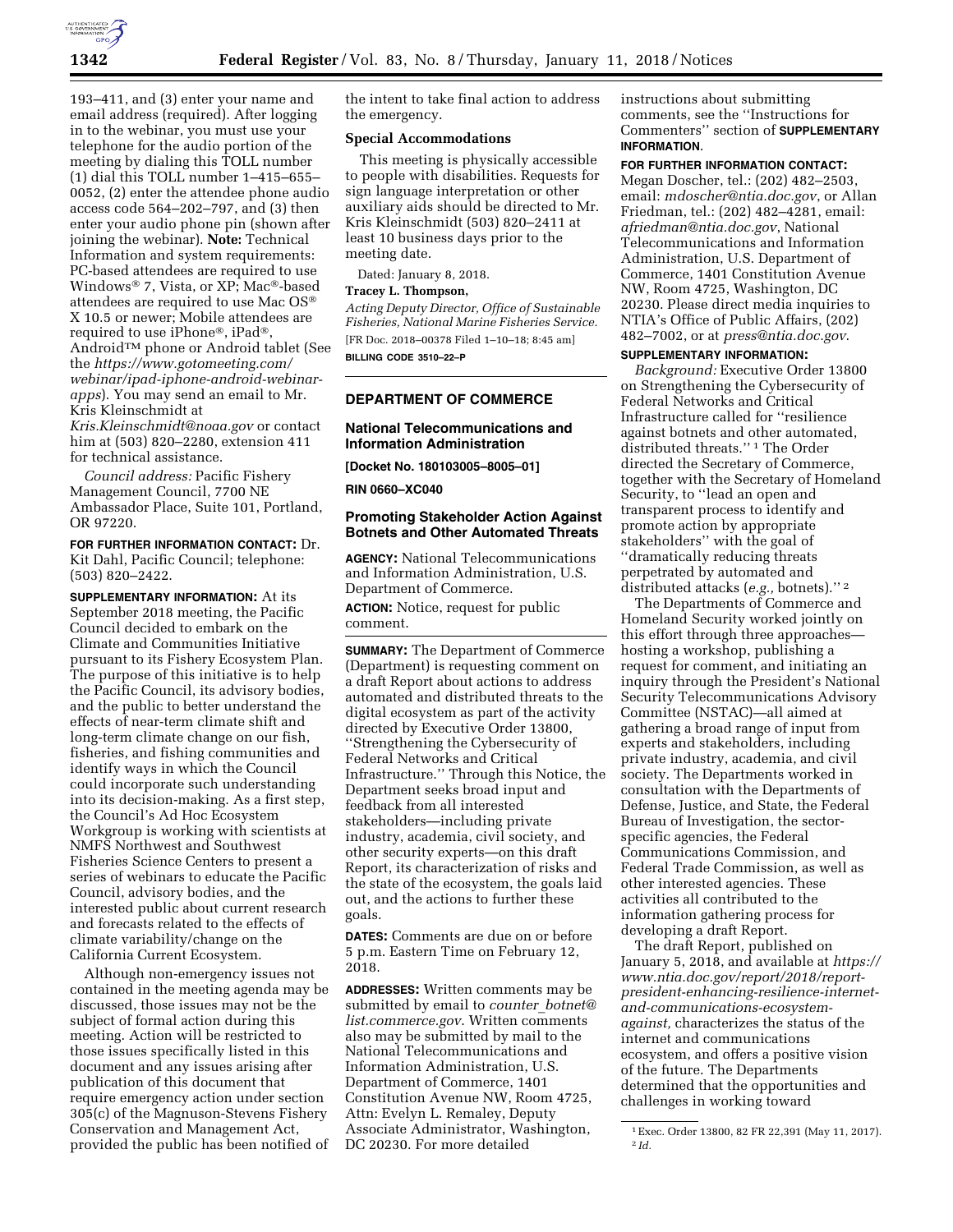dramatically reducing threats from automated, distributed attacks can be summarized in six principal themes.

1. *Automated, distributed attacks are a global problem.* The majority of the compromised devices in recent botnets have been geographically located outside the United States. Increasing the resilience of the internet and communications ecosystem against these threats will require coordinated action with international partners.

2. *Effective tools exist, but are not widely used.* The tools, processes, and practices required to significantly enhance the resilience of the internet and communications ecosystem are widely available, if imperfect, and are routinely applied in selected market sectors. However, they are not part of common practices for product development and deployment in many other sectors for a variety of reasons, including (but not limited to) lack of awareness, cost avoidance, insufficient technical expertise, and lack of market incentives.

3. *Products should be secured during all stages of the lifecycle.* Devices that are vulnerable at time of deployment, lack facilities to patch vulnerabilities after discovery, or remain in service after vendor support ends make assembling automated, distributed threats far too easy.

4. *Education and awareness is needed.* Knowledge gaps in home and enterprise customers, product developers, manufacturers, and infrastructure operators impede the deployment of the tools, processes, and practices that would make the ecosystem more resilient.

5. *Market incentives are misaligned.*  Perceived market incentives do not align with the goal of ''dramatically reducing threats perpetrated by automated and distributed attacks.'' Market incentives motivate product developers, manufacturers, and vendors to minimize cost and time to market, rather than to build in security or offer efficient security updates. There has to be a better balance between security and convenience when developing products.

6. *Automated, distributed attacks are an ecosystem-wide challenge.* No single stakeholder community can address the problem in isolation.

The Report lays out five complementary and mutually supportive goals that would dramatically reduce the threat of automated, distributed attacks and improve the resilience of the ecosystem. They are:

1. Identify a clear pathway toward an adaptable, sustainable, and secure technology marketplace;

2. Promote innovation in the infrastructure for dynamic adaptation to evolving threats;

3. Promote innovation at the edge of the network to prevent, detect, and mitigate bad behavior;

4. Build coalitions between the security, infrastructure, and operational technology communities domestically and around the world; and

5. Increase awareness and education across the ecosystem.

For each goal, the report suggests supporting activities to be taken by both government and private sector actors. With this Request for Comment, the Department is asking for a response to the issues and goals raised by the draft Report, as well as the proposed approach, current initiatives, and next steps. Following the completion of the comment period, the Department will host a workshop to discuss substantive comments and the way forward for the Report. The workshop will be held February 28–March 1, 2018 at the National Cybersecurity Center of Excellence (NCCoE). Additional information regarding the workshop, including logistics and registration information, is available at *[https://](https://csrc.nist.gov/Events/2018/second-botnet-workshop) [csrc.nist.gov/Events/2018/second](https://csrc.nist.gov/Events/2018/second-botnet-workshop)[botnet-workshop](https://csrc.nist.gov/Events/2018/second-botnet-workshop)*.

Information obtained through this Request for Comment, the NCCoEhosted workshop, and other stakeholder interactions will be considered for incorporation into the final version of the Report. The final Report is due to the President on May 11, 2018.

#### **Request for Comment**

The goal of this Request for Comment is to solicit feedback on the draft Report, its characterization of the challenges, and proposed actions. The Department invites comment on the full range of issues that may be presented by this inquiry, including issues that are not specifically raised in the following questions. Respondents are invited to respond to some or all of the questions below:

1. *The Ecosystem:* Is the Report's characterization of risks and the state of the current internet and communications ecosystem accurate and/or complete? Are there technical details, innovations, policy approaches, or implementation barriers that warrant new or further consideration?

2. *Goals:* Are the Report's stated goals appropriate for achieving a more resilient ecosystem? Do the actions support the relevant goals? In aggregate, are the actions sufficient to significantly advance the goals?

3. *Stakeholder Roles:* How can specific actions be refined for efficacy

and achievability? What actors, inside the Federal government, in the private sector, and across the global community, can be instrumental in the successful accomplishment of these activities? Who should play a leadership role; and where and how? What stakeholders are key to particular successes?

4. *Road map:* What information can help the government and stakeholders delineate a road map for achieving these goals? How should implementation be phased to optimize resources and commitments? Which actions are of highest priority, or offer opportunities for near term progress? Which actions depend on the completion of other actions? Are there known barriers that may inhibit progress on specific actions?

5. *Incentives:* What policies, innovations, standards, best practices, governance approaches, or other activities can promote market-based solutions to the challenges and goals discussed in the report? Are there specific incentive ideas beyond the market-based approaches discussed in the report (*e.g.,* procurement, multistakeholder policy development, R&D, best practices, and adoption & awareness efforts) that demand new consideration or exploration?

6. *Further Activities:* What additional specific actions can improve the resilience of the internet and communications ecosystem? What partners can drive success for these activities?

7. *Metrics:* How should we evaluate progress against the stated goals?

*Instructions for Commenters:* The Department invites comment on the full range of issues that may be presented by this inquiry, including issues that are not specifically raised in the above questions. Commenters are encouraged to address any or all of the above questions. Comments that contain references to studies, research, and other empirical data that are not widely available should include copies of the referenced materials with the submitted comments.

Comments submitted by email should be machine-readable and should not be copy-protected. Responders should include the name of the person or organization filing the comment, which will facilitate agency follow up for clarity as necessary, as well as a page number on each page of their submissions. All comments received are a part of the public record and will generally be posted on the NTIA website, *[http://www.ntia.doc.gov/,](http://www.ntia.doc.gov/)*  without change. All personal identifying information (for example, name,